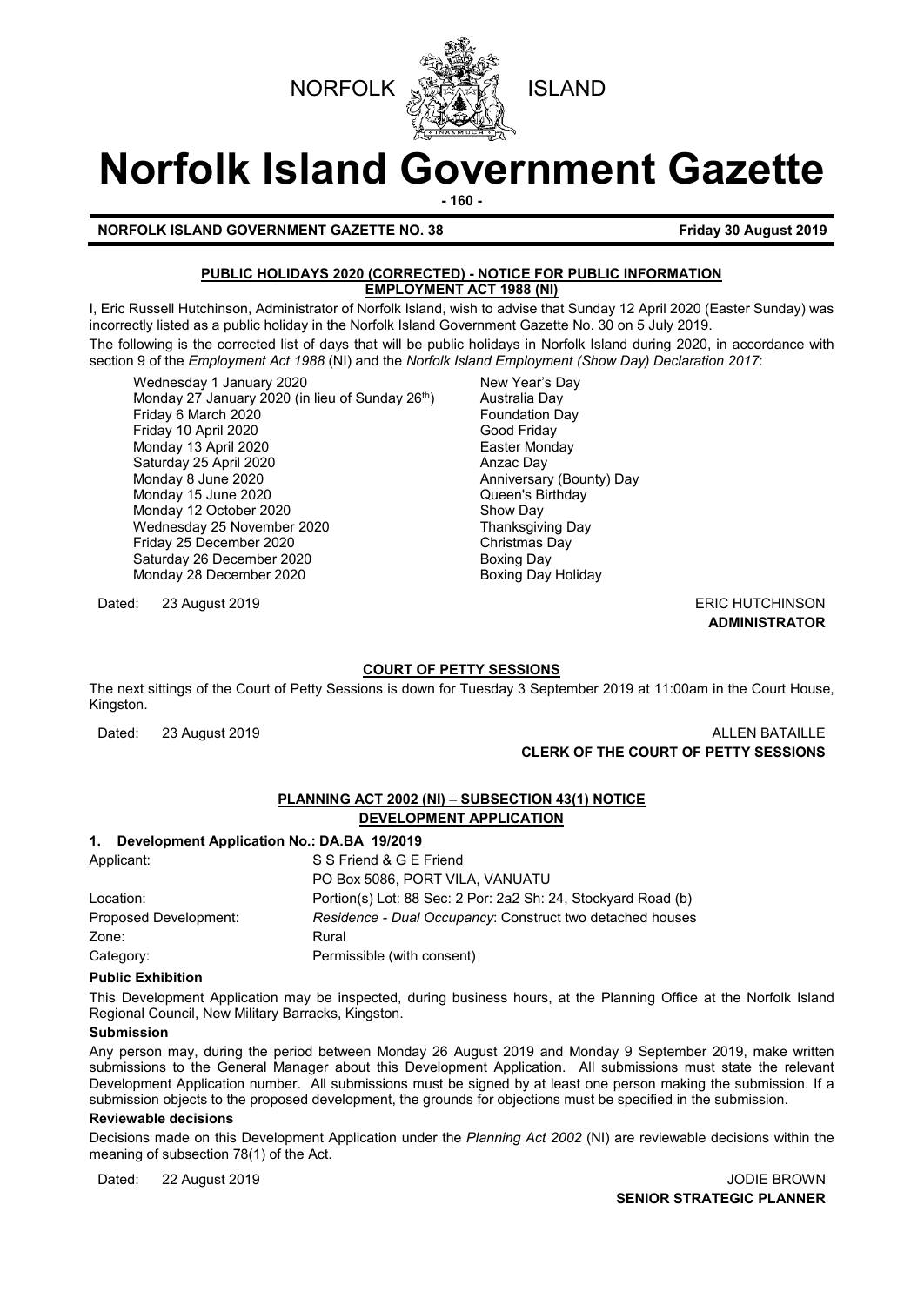#### **NORFOLK ISLAND GOVERNMENT GAZETTE NO. 38 Friday 30 August 2019**

#### **PASTURAGE AND ENCLOSURE ACT 1949 (NI) REGULATION 5**

I, Lotta Jackson, General Manager of Norfolk Island Regional Council, direct the owners of stock depastured under the *Pasturage and Enclosure Act 1949* (NI)*,* to muster stock for drenching at one of the following places between 7am and 3pm on the dates indicated below for that area. Dates are subject to change depending on the weather. Any variation of dates will be notified over the local radio.

| <b>Stock Found in the Following areas</b>                                                                                                                                                | <b>Muster Place</b>                    | <b>Muster Dates</b>                        |
|------------------------------------------------------------------------------------------------------------------------------------------------------------------------------------------|----------------------------------------|--------------------------------------------|
| Cockpit<br><b>Burnt Pine</b><br>New Cascade Road<br>J.E. Road<br><b>Red Road</b><br>Cascade                                                                                              | Cascade Yards                          | Monday<br>16 September 2019                |
| Kingston<br>Store Road<br>Middlegate<br>Rooty Hill Road<br><b>Cutters Corn</b><br><b>Bloody Bridge</b><br><b>Bumboras</b><br>Peters Highway<br>New Farm Road<br>Longridge<br>Rocky Point | Pound Paddock, Kingston                | Monday/Tuesday<br>16 and 17 September 2019 |
| Anson Bay Road<br>Duncombe Bay Road<br>Kingfisher Paddock                                                                                                                                | Kingfisher Paddock Yards, Anson<br>Bay | Thursday<br>19 September 2019              |
| <b>Ball Bay</b><br><b>Bucks Point</b><br><b>Steels Point</b>                                                                                                                             | Pound Paddock, Kingston                | Friday<br>20 September 2019                |
| Mt Pitt Road<br><b>Mission Road</b><br>Headstone Road<br>Douglas Drive                                                                                                                   | <b>Mission Pool Yards</b>              | Monday<br>23 September 2019                |

Cattle owners are required to attend in person, at the appropriate muster place to muster and drench stock. Cattle owners may appoint an agent to attend the muster on their behalf, at the appropriate muster place(s) provided any such appointment is in writing and handed to the Inspector of Brands and Marks prior to muster. Failure to attend muster or failure to submit the written appointment of an agent will result in that cattle owner being ineligible to be granted pasturage rights for the next 12-month period beginning April 2020, in accordance with the approved *Depasturing Cattle Policy.* It should be further noted that an approved right of pasturage must exist in respect of calves over the age of 6 months, which are expected to be depastured on common land.

Dated: 20 August 2019 LOTTA JACKSON

**GENERAL MANAGER**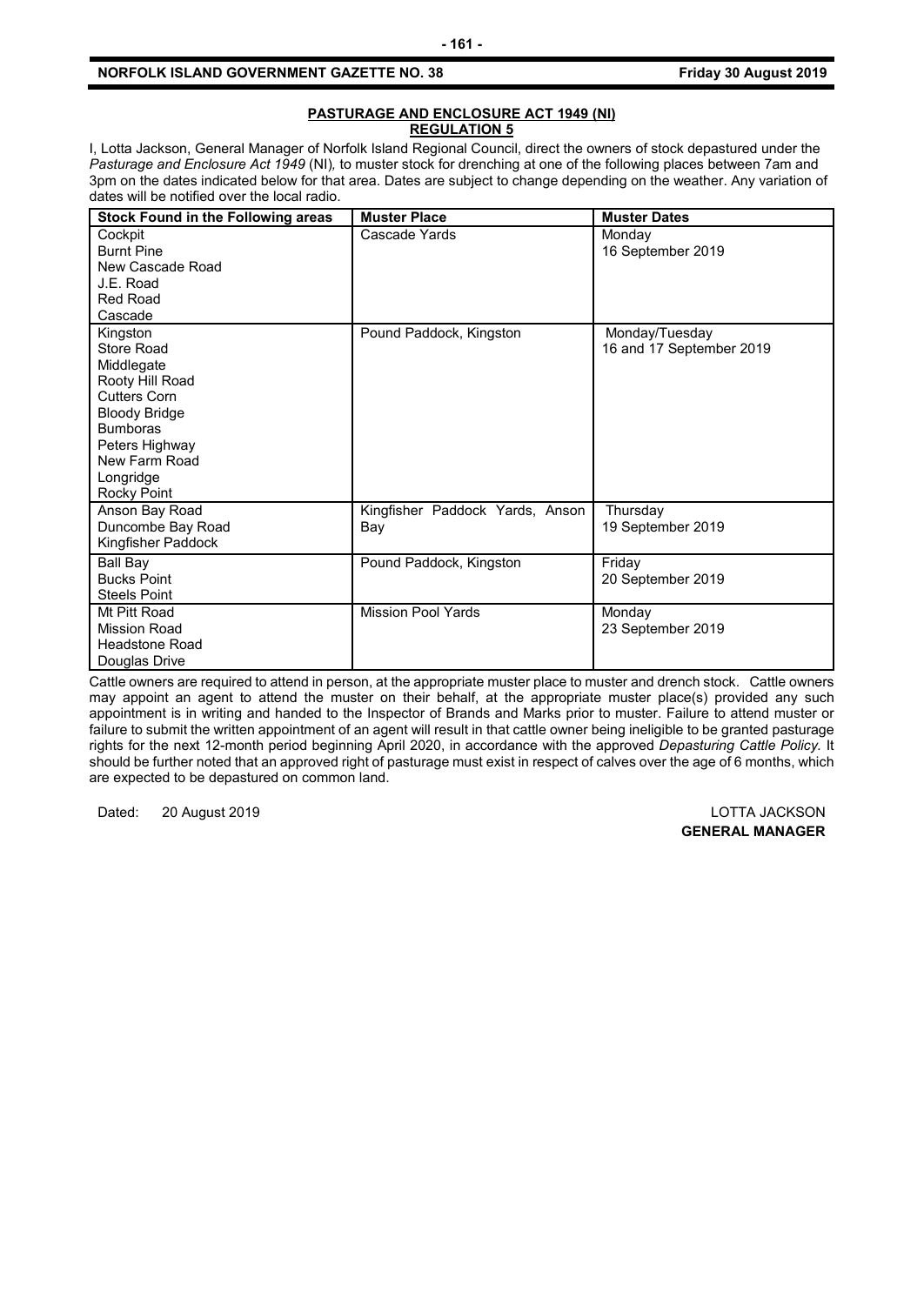#### **NORFOLK ISLAND GOVERNMENT GAZETTE NO. 38 Friday 30 August 2019**

#### **SUPPLY AND INSTALL GENERATOR AND BATTERIES REQUEST FOR TENDER 17/19 (SPT701920NIRC)**

Regional Procurement is calling a Single Source tender on behalf of the Norfolk Island Regional Council and Norfolk Electricity.

**1. PURPOSE**: A Design and Construct Contract for the replacement of Generator no. 5 and supply and installation of a new Battery Energy Storage System at the Norfolk Island Powerhouse.

It is envisaged that the successful tenderer will commence this engagement on or about 18 October 2019, subject to Council approval.

**2. INVITATION**: Tender responses are to be submitted to Regional Procurement by the deadline, 10:00am (Sydney time), Tuesday, 10th September 2019. (Submissions shall be via the Electronic Tender Box via TenderLink – see the link below.)

**3. MANDATORY PRESENTATIONS**: Tenderers are advised that a shortlist of up to three (3) tenderers will be required to attend a mandatory meeting to deliver a short (20-minute) presentation to the Evaluation Panel on their respective submissions.

| <b>DATE:</b>  | Saturday 28 September 2019.                                   |
|---------------|---------------------------------------------------------------|
| TIME:         | Commencing at 10:00am.                                        |
| <b>VENUE:</b> | The Governor's Lodge, Queen Elizabeth Avenue, Norfolk Island. |

Shortlisted tenderers will be contacted on or about 17 September 2019.

All presentation meeting costs associated with transport, accommodation or otherwise are to be borne by the tenderer. Shortlisted tenderers are encouraged to book flights and confirm visa requirements ASAP due to the limited number of flights in and out of Norfolk Island.

Failure to have a bona-fide company representative at this meeting WILL render your company ineligible to tender.

Tenderers are to note the requirements of the documents contained in the 'Information' zip folder.

A hard copy is required to be submitted to the Tender Box, 59 Bonville Avenue, Thornton 2322, as per the Invitation to Tender. Responsibility for lodgement of completed tender documents by the deadline lies solely with the Tenderer. Tender lodgement information is provided in the tender documents. Norfolk Island Regional Council and Norfolk Telecom are not bound to accept the lowest tender, or any tender submitted. All inquiries are to be lodged via the TenderLink (see link below).

**Closing date:** 10.00am AEST Tuesday 10 September 2019 **Information and submissions:** via Tenderlink [www.tenderlink.com/regionalprocurement](http://www.tenderlink.com/regionalprocurement)<br>Contact person: Peter Salafia +61 2 49784044, or Support Services +61 2 **Contact person:** Peter Salafia +61 2 49784044, or Support Services +61 2 4978 2046

Dated: 9 August 2019 **BRUCE TAYLOR** 

**MANAGER GROUP SERVICES**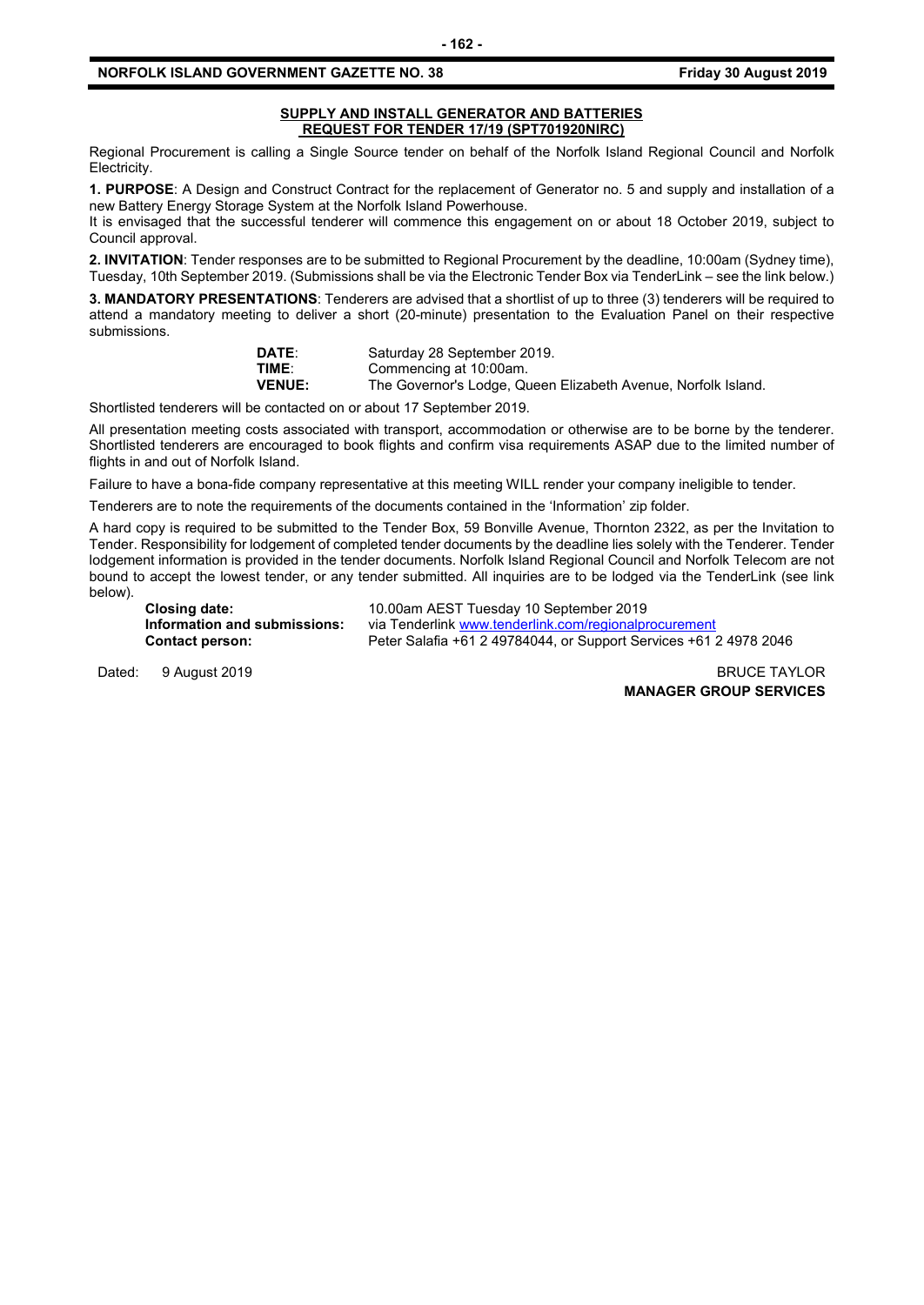#### **THREE (3) FULL TIME APPRENTICESHIP POSITIONS VACANT**

Norfolk Island Regional Council is seeking applications from enthusiastic, suitable persons to join the Council team. The relevant Position Descriptions listing the full set of key accountabilities and competencies are available from our website <http://www.norfolkisland.gov.nf/your-council/working-council>

#### **Job Number: NIRC201920-06**

#### **Apprenticeship – Plumbing (1132)**

Norfolk Island Regional Council is offering a four (4) year Plumbing apprenticeship, which involves on the job training with Council combined with formal study of the relevant Certificate III course with an accredited training provider. The course provides national competencies to undertake training in your relevant field.

As a Plumbing apprentice, you will assist qualified tradespeople in all areas of the plumbing profession such as plumbing and related maintenance on new and existing buildings and structure.

**Enquiry Contact Officer – Alan Buckley - phone +6723 50057 or emai[l alan.buckley@nirc.gov.nf](mailto:alan.buckley@nirc.gov.nf)**

#### **Job Number: NIRC201920-07**

#### **Apprenticeship - Electrical (1133)**

Norfolk Island Regional Council is offering a four (4) year Electrical apprenticeship, which involves on the job training with Council combined with formal study of the relevant Certificate III course with an accredited training provider. The course provides national competencies to undertake training in your relevant field.

As an Electrical apprentice, you will assist qualified tradespeople in areas such as general construction, domestic and industrial wiring, switchboards, low and high voltage substations and distribution network, airport lighting, emergency generators.

**Enquiry Contact Officer – Alistair Innes-Walker - phone +6723 22001 or emai[l alistair.innes-walker@nirc.gov.nf](mailto:alistair.innes-walker@nirc.gov.nf)**

#### **Job Number: NIRC201920-08**

#### **Apprenticeship - Telecommunications (1134)**

Norfolk Island Regional Council is offering a four (4) year Telecommunications apprenticeship, which involves on the job training with Council combined with formal study of the relevant Certificate III course with an accredited training provider. The course provides national competencies to undertake training in your relevant field.

As a Telecommunications apprentice, you will assist qualified tradespeople in areas such as installation and configuring equipment in connecting technologies that integrate radio, optical and internet protocol (IP) based applications. Installation requirements, test installed equipment, run fault finding checks and maintenance of Council's telecommunication assets.

**Enquiry Contact Officer – Alistair Innes-Walker - phone +6723 22001 or emai[l alistair.innes-walker@nirc.gov.nf](mailto:alistair.innes-walker@nirc.gov.nf)**

#### **Salaries for all Council apprenticeships are:**

**1st year \$28,334.47 per annum (pa), 2nd year \$33,486.19pa, 3rd year \$38,637.92pa, 4th year \$46,365.50pa Minimum salary for adult apprentice \$44,770.27pa (subject to changes in the Enterprise Agreement).**

Norfolk Island Regional Council Values are at the core of our work. It is expected that your conduct will reflect Council's values and your commitment to those values will be central to your successful performance as an employee of Council.

These are full time roles for a period of 4 years, with salary and conditions of employment being paid in accordance with Council's Enterprise Agreement 2018. **Employment to commence January 2020 and you must be able to commit to block training, off island, at a TAFE NSW Campus early 2020.**

Successful applicants will be required to undergo a pre-employment medical examination at Council's expense.

#### **Please note that Council cannot guarantee ongoing employment at the completion of the apprenticeships.**

General enquiries may be made to Human Resources Office[, hr@nirc.gov.nf](mailto:hr@nirc.gov.nf) or phone Thomas Andresen on +6723 22001, Ext. 5 or Ext.115.

9.5% superannuation, employer contributions only made if monthly wages exceed \$450 (before tax).

Appointments will be made on merit in compliance with the principles of Equal Employment Opportunity. If you are interested in the advertised positions, you will need to send a written application addressing the competencies and qualifications contained in the Position Description. Applications must also include a resumé/curriculum vitae and two recent work-related referees. Please note that if you do not fully address the competencies and qualifications criteria you may be excluded from being shortlisted for further progression in the recruitment process. Applications are to be lodged by **email** to [hr@nirc.gov.nf](mailto:hr@nirc.gov.nf) **no later than 9:00am, Monday, 9 September 2019.** 

Dated: 23 August 2019 LOTTA JACKSON

**GENERAL MANAGER**